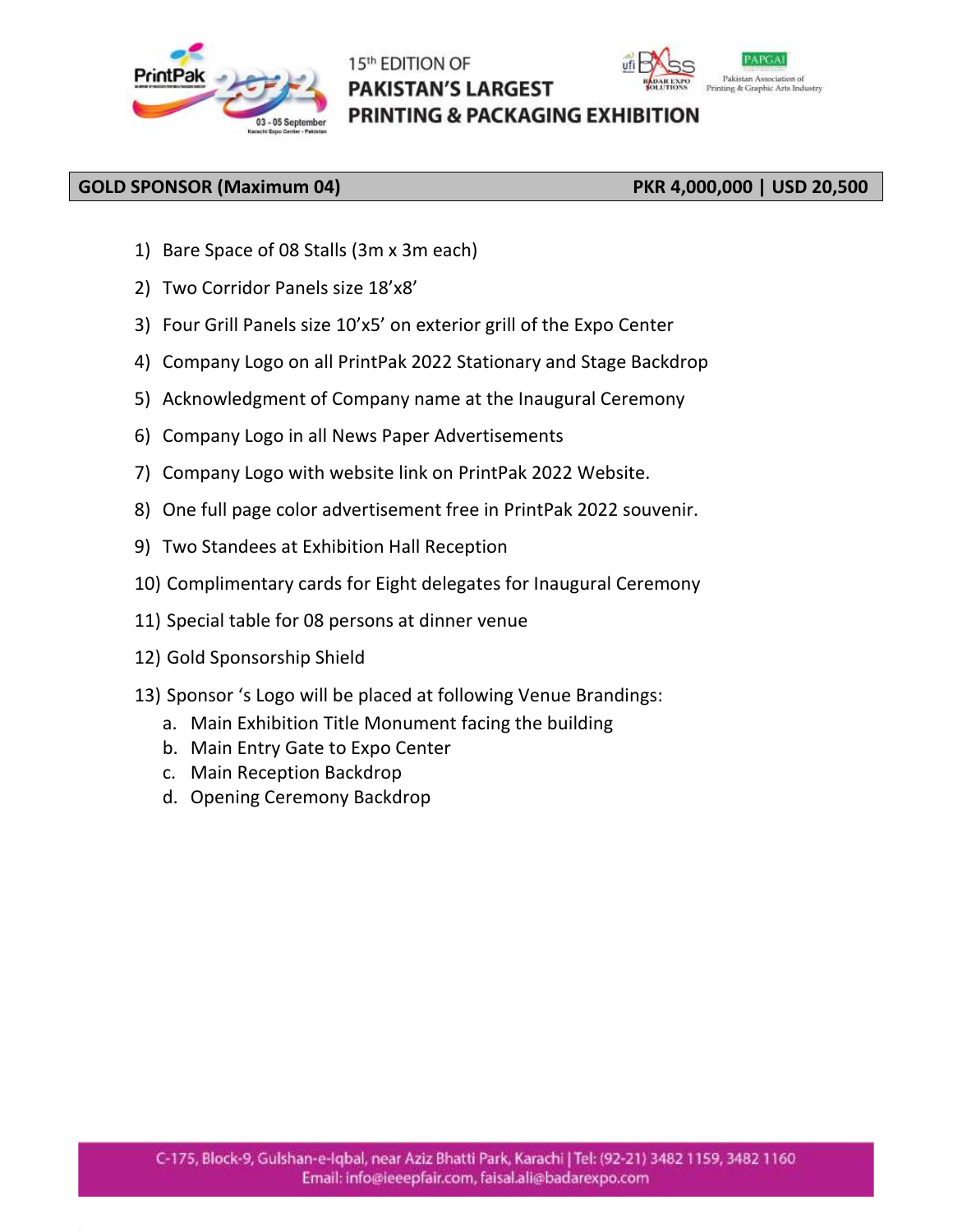

# 15th EDITION OF **PAKISTAN'S LARGEST PRINTING & PACKAGING EXHIBITION**



## **SILVER SPONSOR PKR 2,000,000 | USD 10,250**

- 1. Bare Space of 04 Stalls (3m x 3m each )
- 2. One Corridor Panels size 18'x8'
- 3. Two Grill Panels size 10'x5' on exterior grill of the Expo Center
- 4. Company Logo on all PrintPak 2022 Stationary and Stage Backdrop
- 5. Acknowledgment of Company name at the Inaugural Ceremony
- 6. Company Logo in all News Paper Advertisements
- 7. Company Logo with website link on PrintPak 2022 Website
- 8. One Standee at Exhibition Hall's Reception Area
- 9. Complimentary cards for Five delegates for Inaugural Ceremony
- 10. Special Invitation for 02 persons at PrintPak 2022 Dinner
- 11. Silver Sponsorship Shield
- 12. Sponsor 's Logo will be placed at following Venue Brandings:
	- a. Main Exhibition Title Monument facing the building
	- b. Main Entry Gate to Expo Center
	- c. Main Reception Backdrop
	- d. Opening Ceremony Backdrop